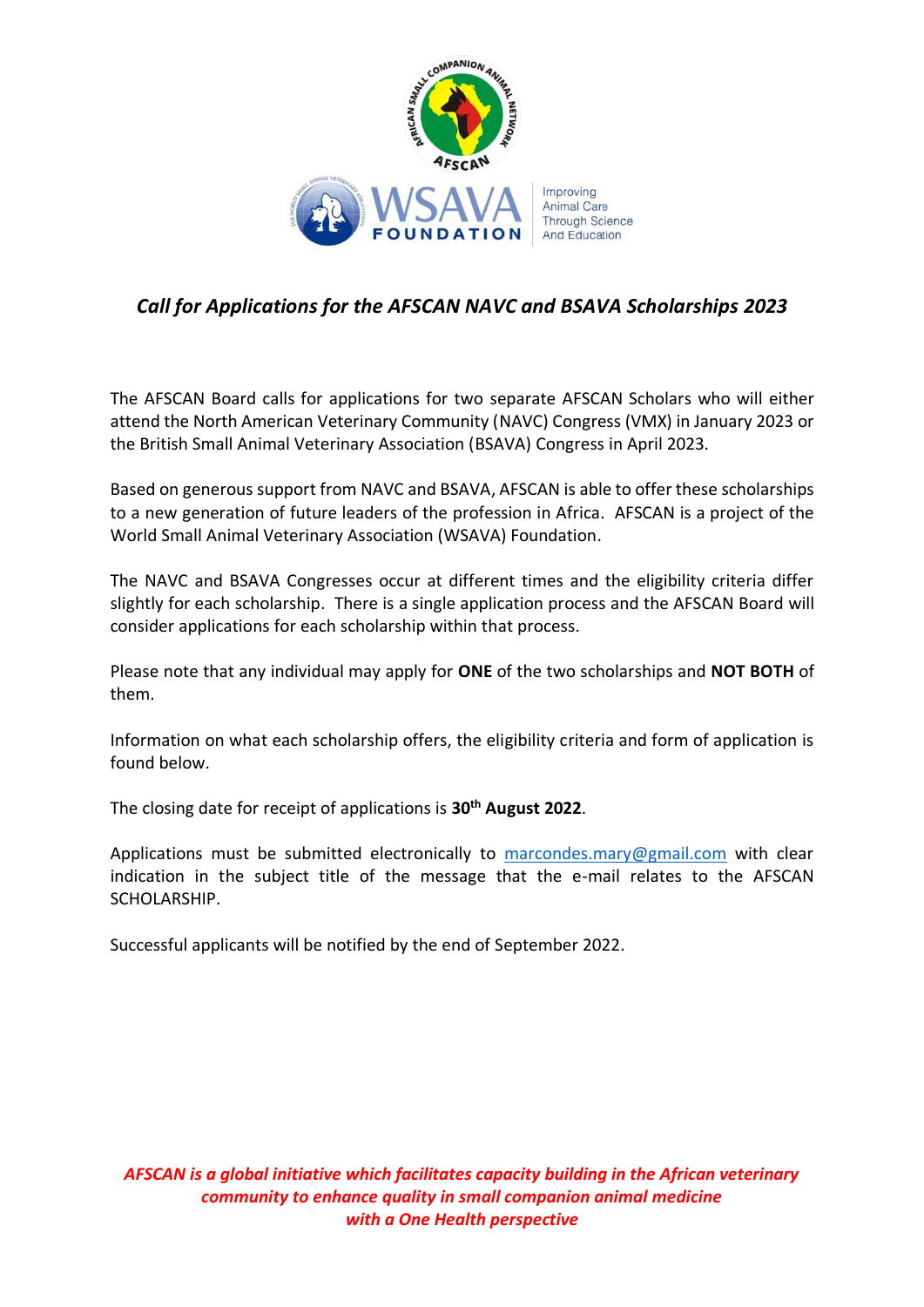

## **SELECTION PROCESS FOR AFSCAN NOMINATIONS FOR:**

## **NAVC MICHAEL J. DAY INTERNATIONAL SCHOLARSHIP PROGRAM**

## **BSAVA INTERNATIONAL SCHOLARSHIP PROGRAMME**

|                                                                                                                            | <b>NAVC SCHOLAR</b>                                                                                                                                                                                                                                                                                                                                                                                                       | <b>BSAVA SCHOLAR</b>                                                                                                                                                                                                                                                                                                                       |
|----------------------------------------------------------------------------------------------------------------------------|---------------------------------------------------------------------------------------------------------------------------------------------------------------------------------------------------------------------------------------------------------------------------------------------------------------------------------------------------------------------------------------------------------------------------|--------------------------------------------------------------------------------------------------------------------------------------------------------------------------------------------------------------------------------------------------------------------------------------------------------------------------------------------|
|                                                                                                                            | https://navc.com/                                                                                                                                                                                                                                                                                                                                                                                                         | https://www.bsava.com/                                                                                                                                                                                                                                                                                                                     |
| <b>Eligibility Criteria</b>                                                                                                | Applicants should be<br>$\bullet$<br>between 5-15 years after<br>graduation from veterinary<br>school<br>Applicants must be an active<br>member of their Association<br>Applicants should have the<br>potential to develop, support<br>and expand veterinary<br>continuing education in their<br>region<br>Applicants should be fluent<br>in the English language<br>Applicants must be eligible<br>for a visa to the USA | Applicants should be up<br>$\bullet$<br>to 5 years after<br>graduation from<br>veterinary school<br>Applicants must be an<br>active member of their<br>Association<br>Applicants should be<br>fluent in the English<br>language<br>Applicants must be<br>eligible for a visa to the<br>UK                                                  |
| Means of<br>Application<br>These documents<br>should be sent<br>electronically as<br>described in<br>announcement<br>above | Curriculum vitae of the<br>$\bullet$<br>applicant<br>Letter of intent from the<br>$\bullet$<br>applicant explaining how the<br>scholarship will benefit them<br>and lead to satisfying above<br>aims<br>Two letters of support from<br>$\bullet$<br>board members of their<br>association stating that the<br>applicant is an active<br>member of the Association                                                         | Curriculum vitae of the<br>$\bullet$<br>applicant<br>Letter of intent from the<br>applicant explaining how<br>the scholarship will<br>benefit them and lead to<br>satisfying above aims<br>Two letters of support<br>from board members of<br>their association stating<br>that the applicant is an<br>active member of the<br>Association |
| Scholarship package                                                                                                        | <b>Travel expenses</b><br>$\bullet$                                                                                                                                                                                                                                                                                                                                                                                       | <b>Travel expenses</b><br>$\bullet$                                                                                                                                                                                                                                                                                                        |

*AFSCAN is a global initiative which facilitates capacity building in the African veterinary community to enhance quality in small companion animal medicine with a One Health perspective*